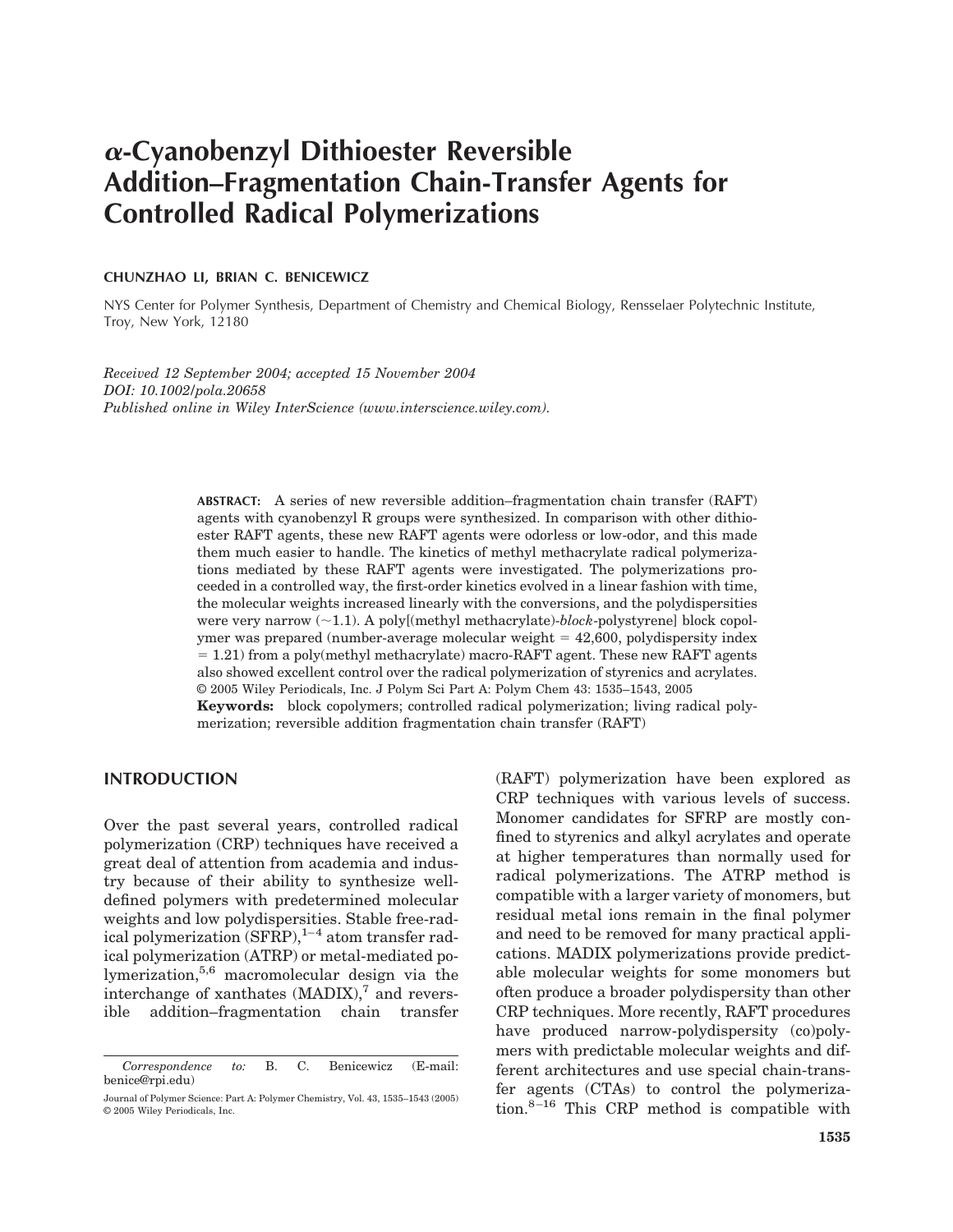monomers such as styrene, methacrylates, acrylates, acrylamides, and vinyl acetate and also uses polymerization conditions similar to those of conventional radical polymerization with the simple addition of a RAFT agent. However, the most common RAFT agents are dithioesters, which are generally oily and foul-smelling compounds. This requires careful handling in a laboratory environment and may be an obstacle for large-scale commercial applications.17 In this article, we report the synthesis of a series of dithioester RAFT agents containing  $\alpha$ -cyanobenzyl R groups and their excellent control over the radical polymerization of a variety of monomers, including methyl methacrylate (MMA).

# **EXPERIMENTAL**

# **Materials**

Unless otherwise specified, all chemicals were purchased from Acros and were used as received. Phenyl magnesium bromide, naphthyl magnesium bromide, *p*-anisyl magnesium bromide, 4-flurophenyl magnesium bromide, 4-biphenylmagnesium bromide, and 4-tolylmagnesium bromide were purchased from Aldrich. Tetrahydrofuran (THF) and benzene were dried over  $CaH<sub>2</sub>$ overnight and distilled before use. Styrene, *n*butyl acrylate, *t*-butyl acrylate, 4-acetoxystyrene, and MMA were passed through a basic alumina column to remove the inhibitor before use.

# **Measurements**

NMR spectra were recorded on a Varian 500 spectrometer with  $CDCl<sub>3</sub>$  as the solvent. FTIR spectra were measured with a BioRad Excalibur FTS3000. Elemental analyses were conducted by Midwest Microlab (Indianapolis, IN). The molecular weights and molecular weight distributions were determined with a Waters gel permeation chromatography (GPC) system equipped with a 515 high-performance liquid chromatography (HPLC) pump, a 2410 refractive-index detector, and three Styragel columns (HR1, HR3, and HR4 with effective molecular weight ranges of 100– 5000, 500 –30,000, and 5000 –5,000,000, respectively) with THF as the eluent at 30 °C and at a flow rate of 1.0 mL/min. The GPC system was calibrated with polystyrene (PSt) and poly(methyl methacrylate) (PMMA) standards from Polymer Labs.

## Synthesis of  $\alpha$ -Cyanobenzyl Dithiobenzoate (1)

To a 100-mL, round-bottom flask was added 5 mL of phenyl magnesium bromide (3 M solution in ethyl ether), which was diluted to 20 mL with anhydrous THF. Carbon disulfide (1.2 g) was added dropwise to this mixture, and the mixture was stirred for 0.5 h at room temperature. To the dark red solution was added dropwise 3 g of  $\alpha$ -bromobenzene acetonitrile, and the mixture was stirred for another 3 h. Water was added to the mixture, and the organic product was extracted with diethyl ether  $(3 \times 50 \text{ mL})$ , dried with magnesium sulfate overnight, and filtered. After the removal of the solvent and column chromatography (3:1 mixture of hexane and ethyl ether), pure **1** was obtained as a red, odorless solid (76% yield).

mp: 41 °C (capillary uncorrected). <sup>1</sup>H NMR  $(500 \text{ MHz}, \text{CDCl}_3, \delta)$ : 6.02 (s, 1H), 7.19-7.50 (m, 8H), 7.96 (d, 2H). <sup>13</sup>C NMR (125 MHz, CDCl<sub>3</sub>,  $\delta$ ): 43.22, 116.99, 127.35, 128.40, 128.97, 129.71, 129.93, 130.73, 133.75, 143.40, 222.69. ELEM. ANAL. Calcd.: C, 66.90%; H, 4.09%; S, 23.78%; N, 5.02%. Found: C, 67.12%; H, 4.15%; S, 23.68%; N, 5.18%. IR (NaCl disc): 2243 (CN), 1047 (C=S).

# **Synthesis of**  $\alpha$ **-Cyanobenzyl Dithionaphthalate (2)**

To a 100-mL, round-bottom flask was added 20 mL of 2-naphthylmagnesium bromide (0.5 M solution in THF). Carbon disulfide (0.76 g) was added dropwise to this mixture, and the mixture was stirred for 0.5 h at room temperature. To the dark red solution was added dropwise  $2 g$  of  $\alpha$ -bromobenzene acetonitrile, and the mixture was stirred for another 2 h. Water was added to the mixture, and the organic product was extracted with diethyl ether  $(3 \times 50 \text{ mL})$ , dried with magnesium sulfate overnight, and filtered. After the removal of the solvent and column chromatography (10:3 mixture of hexane and ethyl ether), pure **2** was obtained as an orange, odorless solid (63% yield).

mp: 85 °C (capillary uncorrected). <sup>1</sup>H NMR (500 MHz, CDCl<sub>3</sub>,  $\delta$ ): 6.12 (s, 1H), 7.4-7.6 (m, 7H), 7.8 –7.9 (m, 2H), 7.94 (d, 1H), 8.08 (d, 1H), 8.5 (s, 1H). <sup>13</sup>C NMR (125 MHz, CDCl<sub>3</sub>,  $\delta$ ): 43.24, 117.11, 124.61, 127.52, 127.59, 128.08, 128.46, 128.82, 129.10, 129.74, 129.95, 130.12, 130.81, 132.53, 135.96, 140.58, 222.01. ELEM. ANAL. Calcd.: C, 71.47%; H, 4.07%; S, 20.06%; N, 4.39%. Found: C, 71.66%; H, 4.13%; S, 20.27%; N, 4.36%. IR (NaCl disc):  $2245$  (CN),  $1052$  (C=S).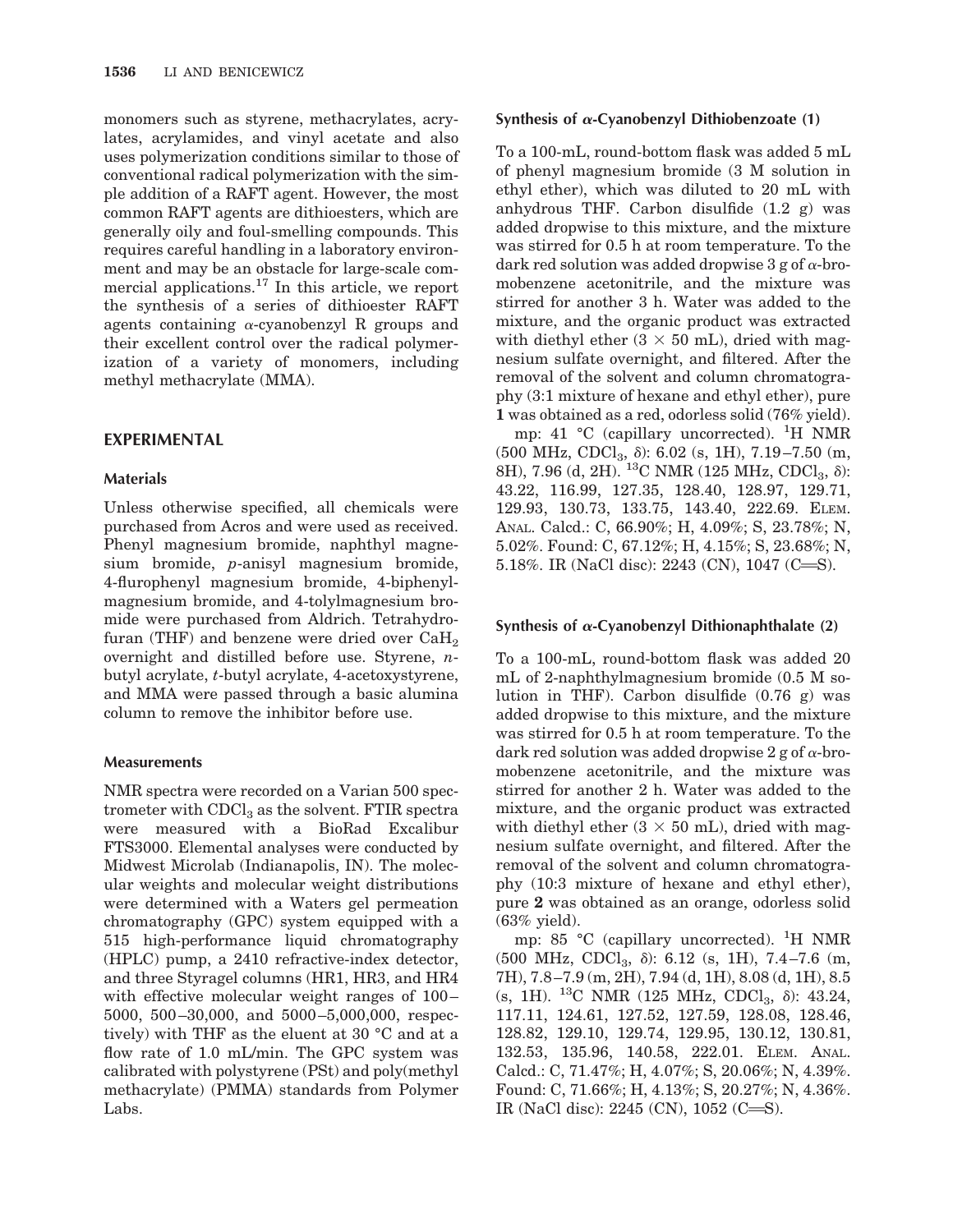#### **Synthesis of** !**-Cyanobenzyl 4- Methoxydithiobenzoate (3)**

To a 100-mL, round-bottom flask was added 20 mL of *p*-anisyl magnesium bromide (0.49 M solution in ethyl ether). Carbon disulfide (0.76 g) was added dropwise to this mixture, and the mixture was stirred for 0.5 h at room temperature. To the dark red solution was added dropwise 2 g of  $\alpha$ -bromobenzene acetonitrile, and the mixture was stirred for another 2 h. Water was added to the mixture, and the organic product was extracted with diethyl ether  $(3 \times 50 \text{ mL})$ , dried with magnesium sulfate overnight, and filtered. After the removal of the solvent and column chromatography (5:1 mixture of hexane and ethyl ether), pure **3** was obtained as an orange solid with a slightly agreeable odor (73% yield).

mp: 73 °C (capillary uncorrected). <sup>1</sup>H NMR  $(500 \text{ MHz}, \text{CDCl}_3, \delta)$ : 3.87 (s, 3H), 6.14 (s, 1H), 6.88 (d, 2H), 7.41–7.58 (m, 5H), 8.06 (d, 2H). <sup>13</sup>C NMR (125 MHz, CDCl<sub>3</sub>,  $\delta$ ): 42.90, 55.91, 114.13, 117.32, 128.39, 129.70, 129.74, 129.80, 131.08, 136.52, 164.79, 219.73. ELEM. ANAL. Calcd.: C, 64.20%; H, 4.32%; S, 21.40%; N, 4.68%. Found: C, 64.21%; H, 4.46%; S, 21.29%; N, 4.65%. IR (NaCl disc):  $2244$  (CN),  $1051$  (C=S).

## **Synthesis of** !**-Cyanobenzyl 4- Fluorodithiobenzoate (4)**

To a 100-mL, round-bottom flask was added 10 mL of 4-fluorophenyl magnesium bromide (1.0 M solution in ethyl ether), which was diluted to 20 mL with anhydrous THF. Carbon disulfide (0.76 g) was added dropwise to this mixture, and the mixture was stirred for 0.5 h at room temperature. To the dark red solution was added 2 g of  $\alpha$ -bromobenzene acetonitrile dropwise, and the mixture was stirred for another 2 h. Water was added to the mixture, and the organic product was extracted with diethyl ether  $(3 \times 50 \text{ mL})$ , dried with magnesium sulfate overnight, and filtered. After the removal of the solvent and column chromatography (10:3 mixture of hexane and ethyl ether), pure **4** was obtained as a red, odorless oil (62% yield).

<sup>1</sup>H NMR (CDCl<sub>3</sub>,  $\delta$ ): 6.01 (s, 1H), 7.07 (t, 2H), 7.35–7.55 (m, 5H), 8.03 (q, 2H). 13C NMR (CDCl3, "): 43.22, 115.81, 115.99, 116.70, 128.21, 129.54, 129.56, 129.63, 129.80, 130.34, 139.48, 220.19. ELEM. ANAL. Calcd.: C, 66.90%; H, 4.09%; S, 23.78%; N, 5.02%. Found: C, 67.12%; H, 4.15%; S, 23.68%; N, 5.18%. IR (NaCl disc): 2244 (CN), 1052  $(C=S)$ .

#### **Synthesis of** !**-Cyanobenzyl 4- Phenyldithiobenzoate (5)**

To a 100-mL, round-bottom flask was added 20 mL of 4-biphenylmagnesium bromide (0.5 M solution in ethyl ether). Carbon disulfide (0.76 g) was added dropwise to this mixture, and the mixture was stirred for 0.5 h at room temperature. To the dark red solution was added dropwise 2 g of  $\alpha$ -bromobenzene acetonitrile, and the mixture was stirred for another 2 h. Water was added to the mixture, and the organic product was extracted with diethyl ether  $(3 \times 50 \text{ mL})$ , dried with magnesium sulfate overnight, and filtered. After the removal of the solvent and column chromatography (5:2 mixture of hexane and ethyl ether), pure **5** was obtained as a red, odorless solid (67% yield).

mp: 127 °C (capillary uncorrected). <sup>1</sup>H NMR  $(500 \text{ MHz}, \text{CDCl}_3, \delta)$ : 6.09 (s, 1H), 7.40–7.65 (m, 13H), 8.08 (d, 2H). <sup>13</sup>C NMR (125 MHz, CDCl<sub>3</sub>,  $\delta$ ): 42.94, 116.87, 127.21, 127.30, 127.79, 128.24, 128.55, 129.09, 129.52, 129.73, 130.62, 139.48, 141.85, 146.39, 221.28. ELEM. ANAL. Calcd.: C, 73.04%; H, 4.35%; S, 18.55%; N, 4.06%. Found: C, 72.91%; H, 4.43%; S, 18.21%; N, 3.96%. IR (NaCl disc):  $2241$  (CN),  $1048$  (C=S).

# **Synthesis of** !**-Cyanobenzyl 4- Methyldithiobenzoate (6)**

To a 100-mL, round-bottom flask was added 10 mL of 4-tolylmagnesium bromide (1.0 M solution in ethyl ether), which was diluted to 20 mL with anhydrous THF. Carbon disulfide (0.76 g) was added dropwise to this mixture, and the mixture was stirred for 0.5 h at room temperature. To the dark red solution was added dropwise 2 g of  $\alpha$ -bromobenzene acetonitrile, and the mixture was stirred for another 2 h. Water was added to the mixture, and the organic product was extracted with diethyl ether  $(3 \times 50 \text{ mL})$ , dried with magnesium sulfate overnight, and filtered. After the removal of the solvent and column chromatography (5:2 mixture of hexane and ethyl ether), pure **6** was obtained as a red, odorless solid (48% yield).

mp: 90 °C (capillary uncorrected). <sup>1</sup>H NMR  $(500 \text{ MHz}, \text{CDCl}_3, \delta)$ : 2.38 (s, 3H), 6.08 (s, 1H), 7.20 (d, 2H), 7.40 –7.45 (m, 3H), 7.55 (d, 2H), 7.91 (d, 2H). <sup>13</sup>C NMR (125 MHz, CDCl<sub>3</sub>,  $\delta$ ): 21.66, 42.82, 116.95, 127.25, 128.20, 129.44, 129.48, 129.66, 130.72, 140.78, 144.89, 221.72. ELEM. ANAL. Calcd.: C, 67.84%; H, 4.59%; S, 22.61%; N,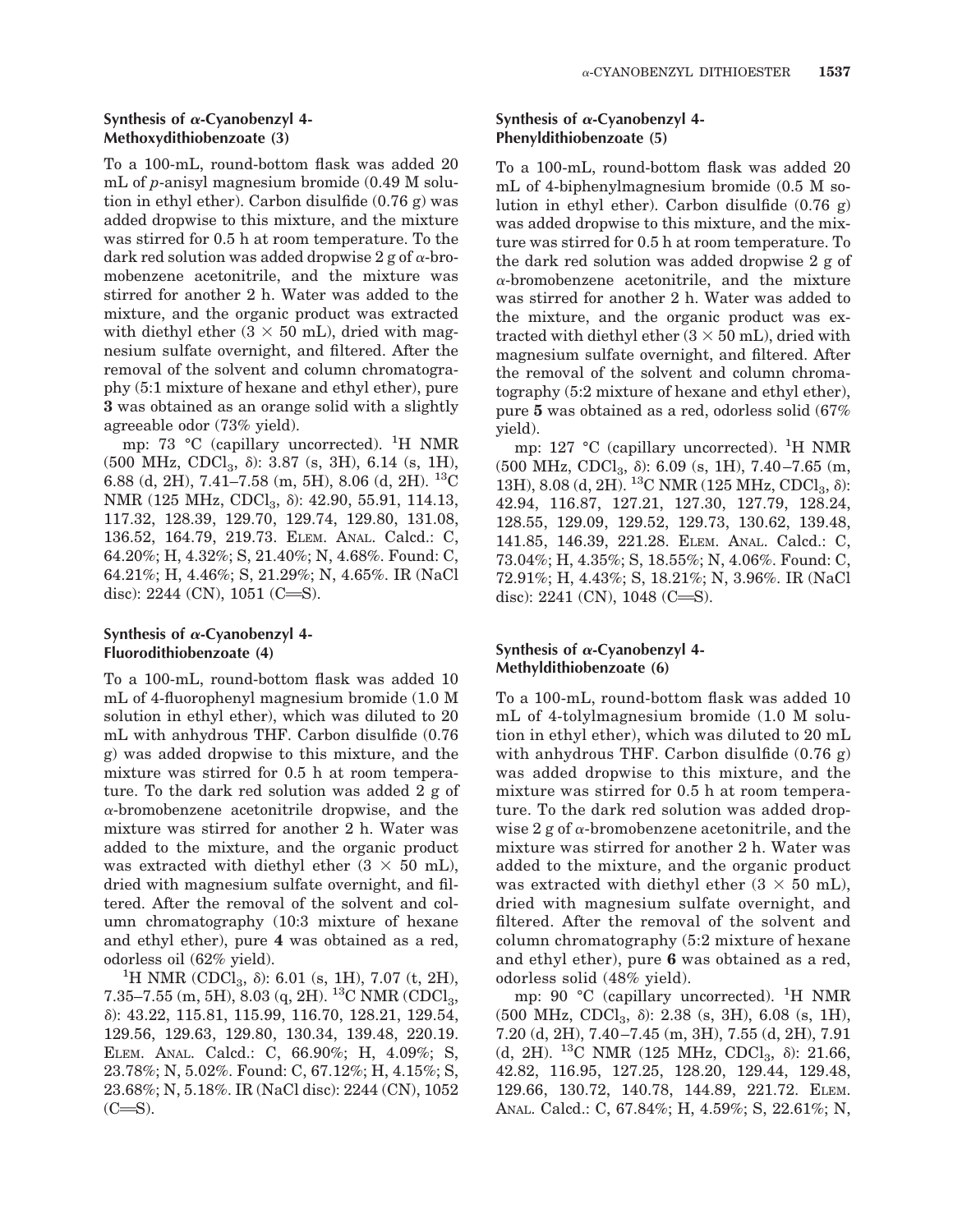

**Scheme 1.** General procedure for RAFT agent synthesis.

4.95%. Found: C, 68.12%; H, 4.69%; S, 22.42%; N, 4.93%. IR (NaCl disc):  $2245$  (CN),  $1056$  (C=S).

#### **General Procedure of RAFT Polymerization**

Aliquots of RAFT agents, monomer, solvent, and azobisisobutyronitrile (AIBN) were added to a Schlenk tube. The tube was subjected to three cycles of freezing, pumping, and thawing to remove oxygen. The tubes were then placed in an oil bath of a preset temperature for various intervals. The polymerization was stopped by the quenching of the tubes in ice water, and the polymerization mixture was poured into a aluminum boat to evaporate the solvent in a fume hood. The aluminum boat was then transferred to a vacuum oven to remove traces of the solvent and monomer at 30 °C overnight to determine the monomer conversions. A portion of the polymer was dissolved in HPLC-grade THF for GPC analysis.

# **Polymerization Followed by In Situ <sup>1</sup> H NMR Analysis**

Aliquots of MMA, AIBN, CTA, and benzene- $d_6$ were charged into a Young's tap NMR tube. The solution was degassed by three freeze–pump– thaw cycles and sealed *in vacuo*. The NMR tube was placed in a preheated NMR sample cavity at 60 °C. The sample was allowed to equilibrate for 5 min before the spectra were recorded. The spectra were recorded every 2 min for about 12 h. For quantitative analysis, the pulse angle was set to 30 °, and the relaxation delay time was set to 27 s, to ensure complete relaxation of the nuclei between the individual pulses.

## **RESULTS AND DISCUSSION**

The synthesis of the new RAFT agents is shown in Scheme 1.  $\alpha$ -Bromobenzene acetonitrile was

obtained through the bromination of benzene acetonitrile with *N*-bromosuccinimide and benzoyl peroxide.18 Alkylation of different dithiocarboxylic salts, prepared by the reaction of carbon disulfide with the aryl magnesium bromides, with  $\alpha$ -bromobenzene acetonitrile yielded the RAFT agents in moderate yields (48 –76%). All compounds except **4** were isolated as low-melting crystalline solids.

Surprisingly, none of the compounds in Scheme 1 displayed the strong, unpleasant odors associated with previously used dithioesters.19,20 Initially, it was thought that the low odor was due to the low vapor pressure of solids in comparison with that of liquids. However, subsequent tests confirmed that the melted dithioesters produced little or no odor. This may be related to the unique R group structure<sup>21</sup> or be a result of the low level of impurities responsible for the odors reported previously.

Polymerization studies were conducted to test the effectiveness of the CTAs at exerting control over radical polymerizations. Table 1 shows the results for the free-radical polymerizations of several different monomers mediated by CTA **1**. The very low polydispersity of PSt prepared at low monomer conversions (entries 1 and 2) indicated that this CTA had a high chain-transfer constant for styrene polymerization. The thermally initiated bulk polymerization of styrene (entry 3) proceeded to higher conversions and molecular weights, with excellent agreement between the predicted and measured molecular weights and narrow polydispersity. For the polymerization of *n*-butyl acrylate (entries  $4-6$ ), a low-polydispersity polymer was produced at various [AIBN]/[CTA] ratios  $(0.17-0.22)$ . The apparent difference between the predicted and measured molecular weights (for both *n*-butyl acrylate and *t*-butyl acrylate) was likely due to the use of PMMA standards for GPC calibration. Entries 7–10 demonstrated that low-polydispersity polymers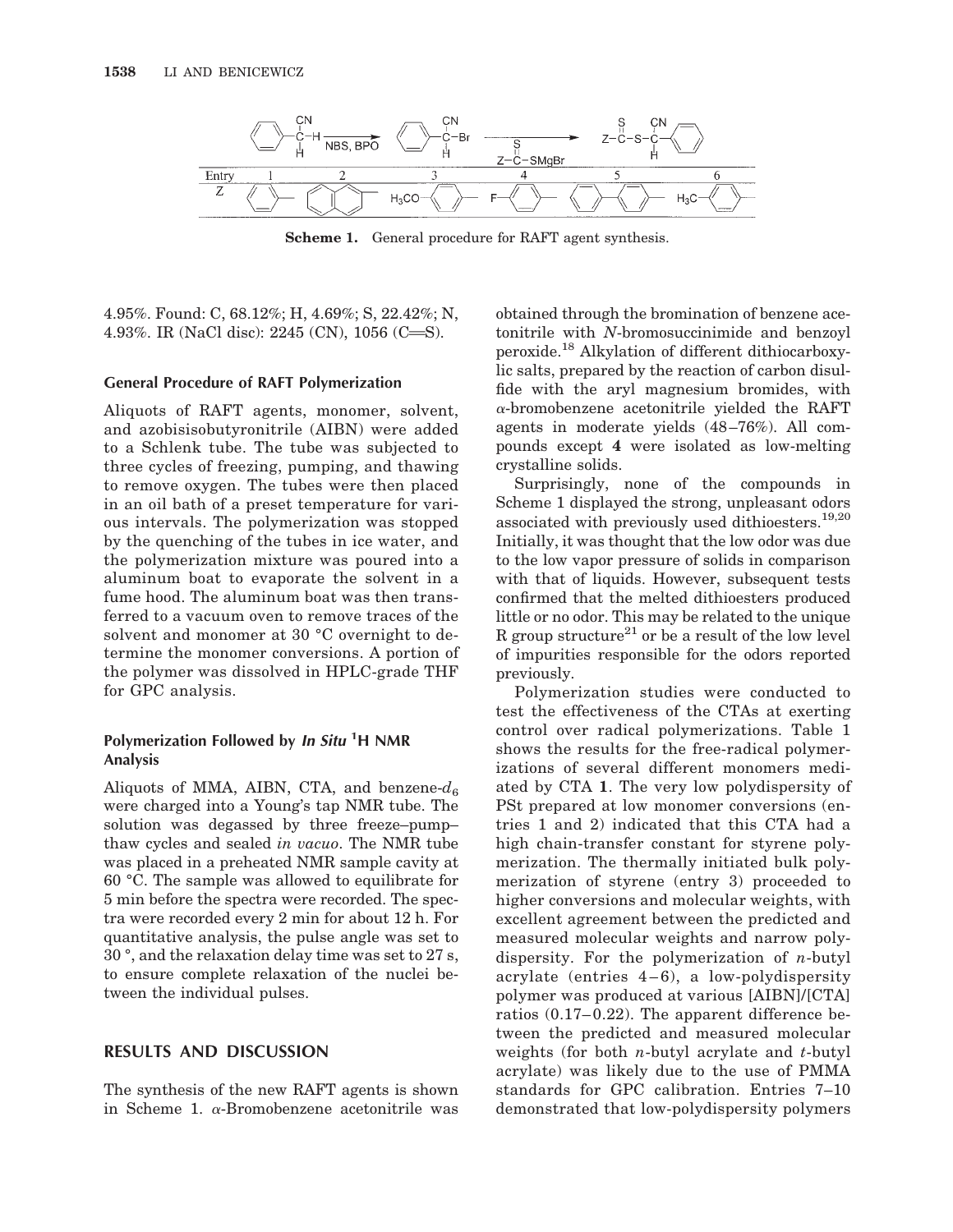|                |             | CTA $(M \times 10^2)$ | [AIBN]/[CTA]     | Time<br>(h)    |                              | $M_{\rm n}$              |                  |      |
|----------------|-------------|-----------------------|------------------|----------------|------------------------------|--------------------------|------------------|------|
| Monomer<br>(M) | Solvent     |                       |                  |                | Conversion<br>$(\%)^{\rm b}$ | Theoretical <sup>c</sup> | GPC <sup>d</sup> | PDI  |
| St(6.9)        | Benzene     | 2.0                   | 0.045            | 9              | 13                           | 4,448                    | 3,600            | 1.03 |
| St(6.9)        | Benzene     | 2.0                   | 0.045            | 29             | 22                           | 7,585                    | 7.800            | 1.03 |
| St(8.6)        | Bulk        | $1.6\,$               | $\overline{0}$   | 29             | 67                           | 37,453                   | 38,100           | 1.12 |
| nBA(5.4)       | Benzene     | 2.0                   | 0.17             | 29             | 35                           | 12,171                   | 16,600           | 1.09 |
| nBA(5.4)       | Benzene     | 2.0                   | 0.19             | 29             | 47                           | 16.206                   | 23,200           | 1.08 |
| nBA(5.4)       | Benzene     | 2.0                   | 0.22             | 29             | 49                           | 16.826                   | 20,900           | 1.07 |
| tBA(5.6)       | Benzene     | 1.9                   | 0.14             | 29             | 38                           | 14,476                   | 21,700           | 1.08 |
| tBA(5.6)       | Benzene     | 1.9                   | 0.17             | 29             | 48                           | 18.285                   | 26,100           | 1.10 |
| tBA(5.6)       | Benzene     | 1.9                   | 0.17             | 50             | 63                           | 24,000                   | 34,300           | 1.13 |
| tBA(5.6)       | Benzene     | 1.9                   | 0.19             | 29             | 55                           | 20,952                   | 32,600           | 1.11 |
| AcSt $(6.5)$   | <b>Bulk</b> | 1.9                   | $\mathbf{0}$     | $\overline{7}$ | 28                           | 14,414                   | 15,900           | 1.09 |
| AcSt $(6.5)$   | Bulk        | 1.9                   | $\boldsymbol{0}$ | 16             | 36                           | 18,661                   | 22,000           | 1.10 |
| AcSt $(6.5)$   | Bulk        | 1.9                   | $\overline{0}$   | 24             | 47                           | 24,453                   | 27,400           | 1.11 |
| MMA(4.8)       | Benzene     | 0.96                  | 0.5              | 5              | 90                           | 45,000                   | 46.100           | 1.28 |

Table 1. Results of RAFT Polymerizations with CTA 1<sup>a</sup>

<sup>a</sup> Polymerizations were conducted at 80 °C, except for the bulk polymerizations of AcSt and St, which were conducted at 100 °C. St = styrene;  $nBA = n$ -butylacrylate;  $tBA = t$ -butylacrylate; AcSt = 4-acetoxystyrene. b Determined gravimetrically.

<sup>c</sup> Calculated with the following formula:  $M_n =$  [Monomer]/[CTA]  $\times$  *M*<sub>monomer</sub>  $\times$  Conversion (%). <sup>d</sup> Determined by GPC with THF as an eluent and PMMA or PS standards.

were also produced from the bulkier *t*-butyl acrylate ester. The RAFT agent was compatible with functionalized monomers such as 4-acetoxystyrene, as indicated by entries 11–13. PMMA with a predictable molecular weight and a narrow polydispersity was prepared (entry 14) in a high yield with **1**. Other CTAs incorporating the cyanobenzyl group also exhibited excellent control over the polymerizations of different monomers, as listed in Table 2.

The propagating radicals in the polymerization of styrene and acrylates are generally less sterically hindered than those of methacrylates and allow a wider choice of RAFT agents. The free-radical polymerization of MMA is characterized by bulky propagating radicals and modest polymerization rates. RAFT agents with bulky tertiary R groups are believed to be necessary to efficiently control the radical polymerization of MMA. $10,22-25$  Thus, only a very lim-

|                    |         |                       |                         |             |                      | $M_{\rm n}$ |            |      |                              |
|--------------------|---------|-----------------------|-------------------------|-------------|----------------------|-------------|------------|------|------------------------------|
| Monomer<br>(M)/CTA | Solvent | CTA $(M \times 10^2)$ | [AIBN]/<br><b>[CTA]</b> | Time<br>(h) | Conversion<br>$(\%)$ | Theoretical | <b>GPC</b> | PDI  | Temperature<br>$(^{\circ}C)$ |
| MMA $(6.0)/2$      | Benzene | $1.2\,$               | 0.5                     | 23          | 58                   | 29,000      | 24,500     | 1.04 | 60                           |
| MMA $(6.7)/3$      | Benzene | 1.34                  | 0.5                     | 13          | 44                   | 33,377      | 31.600     | 1.05 | 60                           |
| St (8.6)/2         | Bulk    | 2.6                   | $\theta$                | 48          | 60                   | 20,658      | 21,600     | 1.08 | 100                          |
| St (8.6)/3         | Bulk    | 2.6                   | $\Omega$                | 48          | 63                   | 21.723      | 25,500     | 1.07 | 100                          |
| St (8.6)/4         | Bulk    | 2.6                   | $\theta$                | 48          | 61                   | 21,002      | 21,400     | 1.07 | 100                          |
| St (8.6)/5         | Bulk    | 2.6                   | $\Omega$                | 48          | 57                   | 20.084      | 20,700     | 1.06 | 100                          |
| nBA(5.4)/2         | Benzene | 2.0                   | 0.14                    | 29          | 42                   | 14.155      | 21.700     | 1.06 | 80                           |
| nBA(5.4)/3         | Benzene | 2.0                   | 0.14                    | 29          | 65                   | 21,906      | 29,200     | 1.06 | 80                           |
| nBA (5.4)/4        | Benzene | 2.0                   | 0.14                    | 29          | 45                   | 15,166      | 24,000     | 1.07 | 80                           |
| nBA(5.4)/5         | Benzene | 2.0                   | 0.14                    | 29          | 32                   | 10.784      | 14.000     | 1.04 | 80                           |

Table 2. Polymerization Results for Polymers Prepared in the Presence of Various CTAs<sup>a</sup>

<sup>a</sup> All polymerization mixtures were degassed by three freeze–pump–thaw cycles in Schlenk tubes and then placed in a preset oil bath for the stated time. The CTA numbers are from Scheme 1.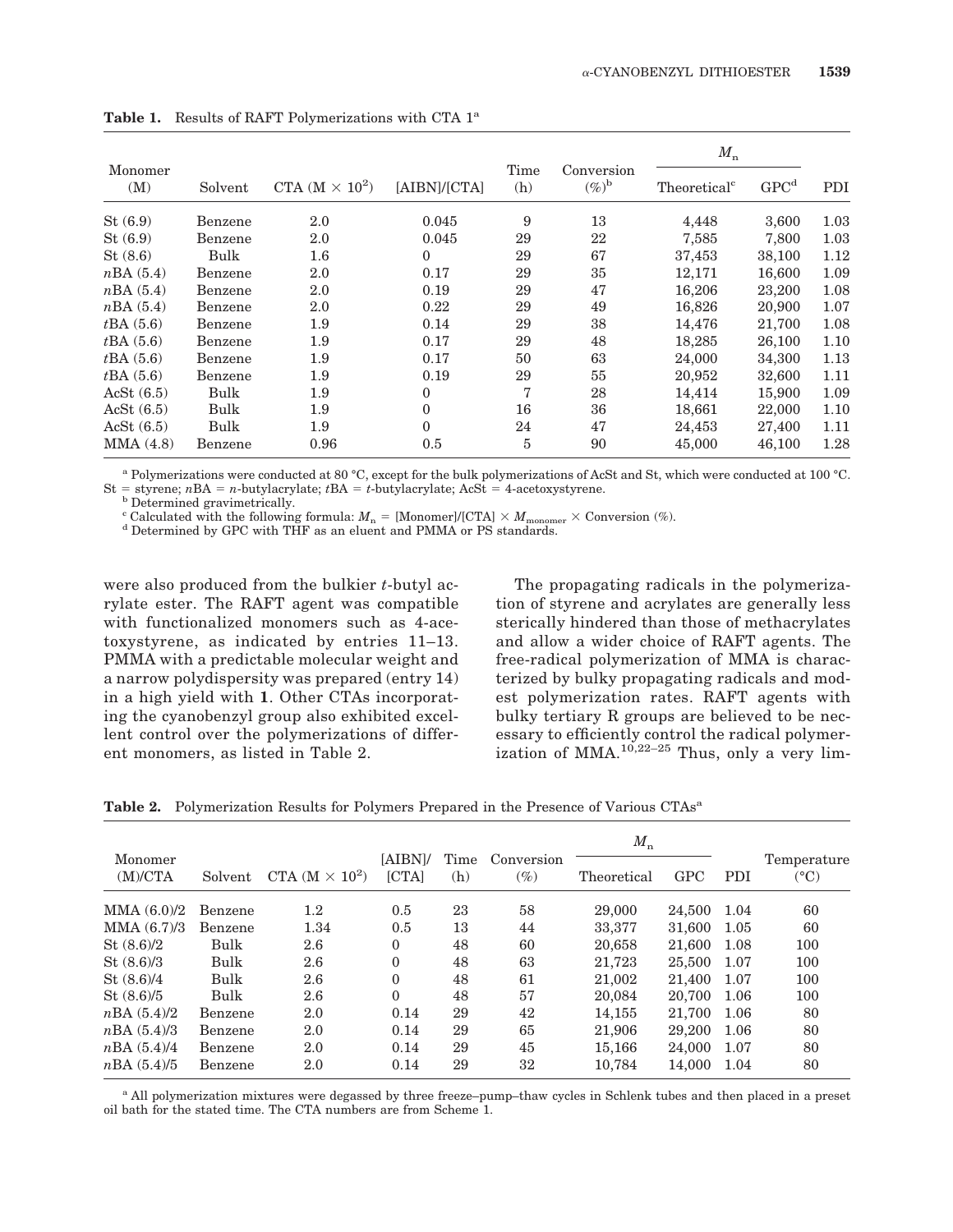

**Figure 1.** Pseudo-first-order rate plot for the polymerization of MMA (5.58 M in benzene), with AIBN as the initiator (0.0052 M), mediated with CTA **1** (0.011 M): ( $\bullet$ ) 60 and ( $\blacksquare$ ) 70 °C.

ited number of RAFT agents with bulky R groups (cumyl and cyanoisopropyl) have shown excellent control over the polymerization of MMA.

Kinetic data for the polymerization of MMA at 60 and 70 °C are shown in Figure 1. The plots of  $\ln([M]_0/[M]_t)$  versus time (where  $[M]_0$  is the initial monomer concentration and  $[M]_t$  is the monomer concentration at time *t*) are linear within the investigated conversion ranges, and this implies a constant radical concentration. An induction period was observed at both temperatures. The cause for this inhibition may be associated with the slow reinitiation of the leaving R group of the initial RAFT agent or with the slow fragmentation of the initial intermediate macro-RAFT radical.<sup>26-29</sup> An investigation of these two effects is discussed later. As shown in Figure 2, CTA **1** was a very efficient CTA for the controlled polymerization of MMA. The number-average molecular weight  $(M_n)$  increased linearly with the monomer conversion, the measured molecular weight determined by GPC (calibrated with PMMA standards) agreed closely with the theoretical molecular weight, and the molecular weight distribution was narrow  $\left($  < 1.2) throughout the polymerization. This result indicated a very high chain-transfer constant for CTA **1**, which was largely consumed during the early stages of the polymerization  $(<20\%)$ , and it was comparable to those of cyano isopropyl dithiobenzoate and cumyl dithiobenzoate. It was thus concluded that the cyano and phenyl group substitutions on the homolytic leaving group provided both the radical stabilization and steric hindrance necessary for efficient homolytic cleavage and monomer initiation, obviating the need for a tertiary R group. During the submission of this article, Perrier et al.<sup>30</sup> reported that *S*-methoxycarbonylphenylmethyl dithiobenzoate, which also contained a secondary R group, showed good control over MMA radical polymerization [polydispersity index  $(PDI) < 1.3$ ].

The kinetics of MMA polymerizations mediated by RAFT agents with cyanobenzyl R groups and different Z groups were then investigated to differentiate the aforementioned inhibition effects. Figure 3 shows the *in situ* <sup>1</sup>H NMR kinetics of MMA polymerization mediated by CTAs **1**, **3**, and **5**. Because of the electronic effects of the phenyl group substituents, the 4-methoxy phenyl Z group of CTA **3** and the biphenyl Z group of CTA **5** provided better stabilization effects for the macro-RAFT radical than the simple phenyl Z group of CTA **1**. The macro-RAFT radical derived from CTA **3** and CTA **5** would, therefore, have a slower fragmentation rate than CTA **1**. If the inhibition period had been dominated by the slow fragmentation of the initial intermediate macro-RAFT radical, a longer inhibition period would have been expected for the polymerization mediated by CTA **3** and CTA **5** in comparison with that of CTA **1**. However, an inhibition period of a similar length, around 2 h, was observed for all three polymerizations. This result indicated that the



**Figure 2.** Dependence of the molecular weight and polydispersity on the conversion for MMA polymerization in the presence of CTA 1:  $(\bullet, \circ)$  60 and  $(\blacksquare, \square)$  70 °C.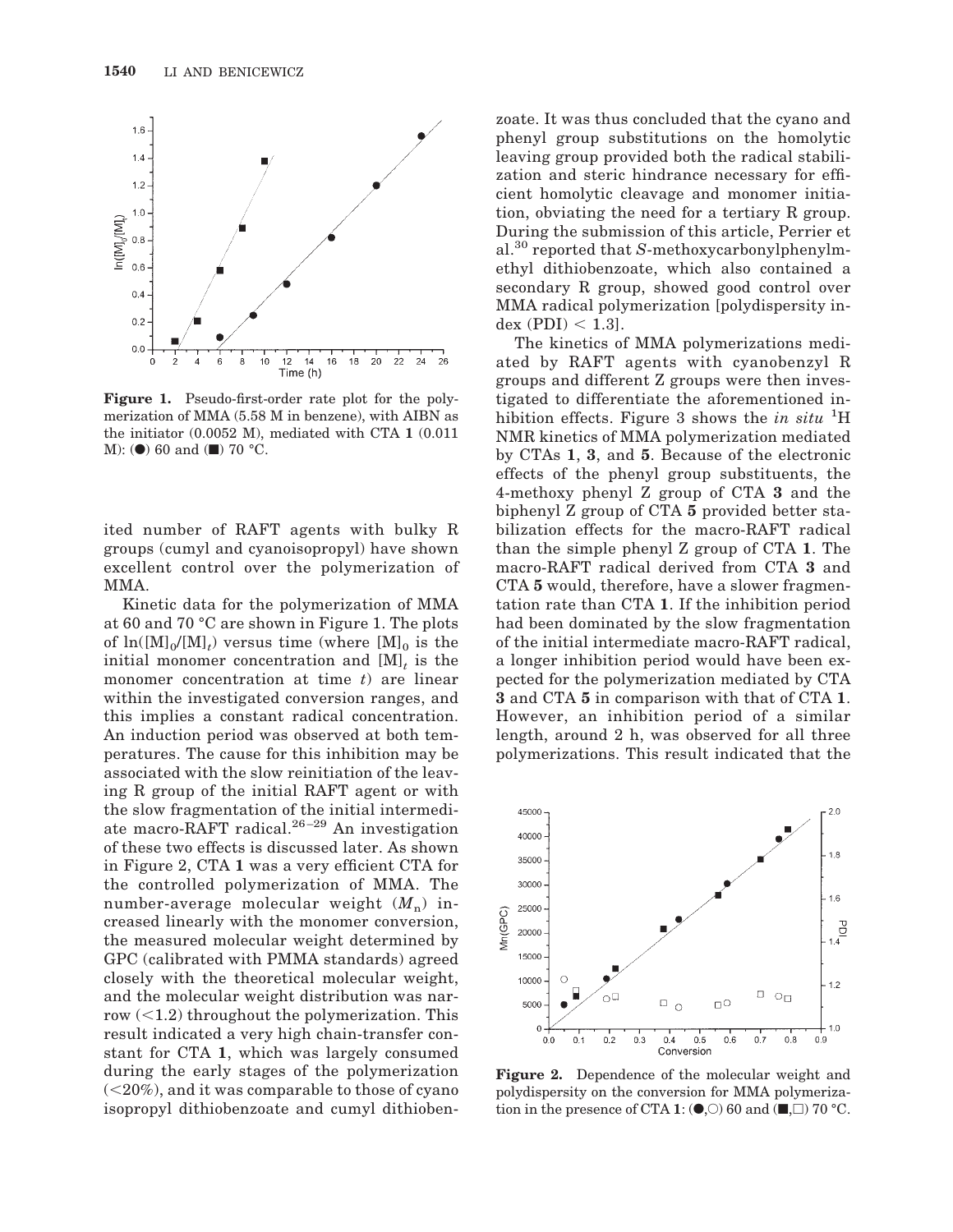

**Figure 3.** Pseudo first-order rate plot for the polymerization of MMA (5.58 M), with AIBN as the initiator  $(0.005 \text{ M})$ , mediated with  $\left(\bullet\right)$  CTA **1**,  $\left(\bullet\right)$  CTA **3**, and (■) CTA **5** and observed via online <sup>1</sup> H NMR spectroscopy at 60 °C in benzene- $d_6$  for a CTA concentration of 0.11 M.

similar inhibition periods observed for all three polymerizations were more likely governed by the slow reinitiation of the same cyanobenzyl R group of the CTAs than the slower fragmentation of the initial intermediate macro-RAFT radical. After the inhibition period, the rate of polymerization mediated by CTA **1** was apparently faster than that of CTA **3** and CTA **5**, and this could have been due to the stability difference of the macro-RAFT radical discussed previously. Similar results were reported by Quinn et al.<sup>31</sup> and Coote.<sup>32</sup>

The incorporation of the CTA into the polymer was confirmed by <sup>1</sup>H NMR spectroscopy. The <sup>1</sup>H NMR spectrum of PMMA (molecular weight  $= 11,700$ , polydispersity  $= 1.17$ ) synthesized by RAFT polymerization in the presence of **1** is shown in Figure 4. The signals for the protons of the aromatic rings on the chain ends  $(a + b)$  could be clearly observed. The absence of a signal at 6.02 ppm and the appearance of a signal at 4.3 ppm were consistent with the cyanobenzyl group attached to the methylene terminus of the PMMA chain.

Another important feature of CRP is the ability to form block copolymers. Thus, a polymer chain with a dithioester end group can be considered a macro-CTA capable of reactivation to form block copolymers upon the addition of a second monomer. A PMMA homopolymer was

prepared  $(M_n = 10,200, \text{ PDI} = 1.14)$  with 1, isolated, and then reinitiated in the presence of styrene to produce a block copolymer, PMMA*block*-PSt. The styrene conversion was 65% after 30 h at 100 °C. The complete shift of the GPC trace (Fig. 5) and the low polydispersity  $( PDI = 1.21)$  of the final block copolymer indicated a very high reinitiation efficiency of the macro-CTA.

#### **CONCLUSIONS**

A series of new CTAs incorporating  $\alpha$ -cyanobenzyl R groups were synthesized. These CTAs were prepared with a simple two-step procedure and, in most cases, were isolated as low-melting solids. The new RAFT agents were very effective for the controlled polymerization of styrenics, acrylates, and MMA, producing polymers with predictable molecular weights and narrow polydispersities at moderate-to-high conversions. Block copolymers were also prepared from PMMA macro-RAFT agents. The GPC results indicated a high reinitiation efficiency of the macro-RAFT agents and demonstrated that narrow-polydispersity block copolymers could be obtained.

The support of Eastman Kodak Co. and the Nanoscale Science and Engineering Initiative of the National Science Foundation (DMR-0117792) is gratefully appreci-



Figure 4. Structure and <sup>1</sup>H NMR spectrum (500  $MHz$ , CDCl<sub>3</sub>) of PMMA prepared in the presence of CTA **1**.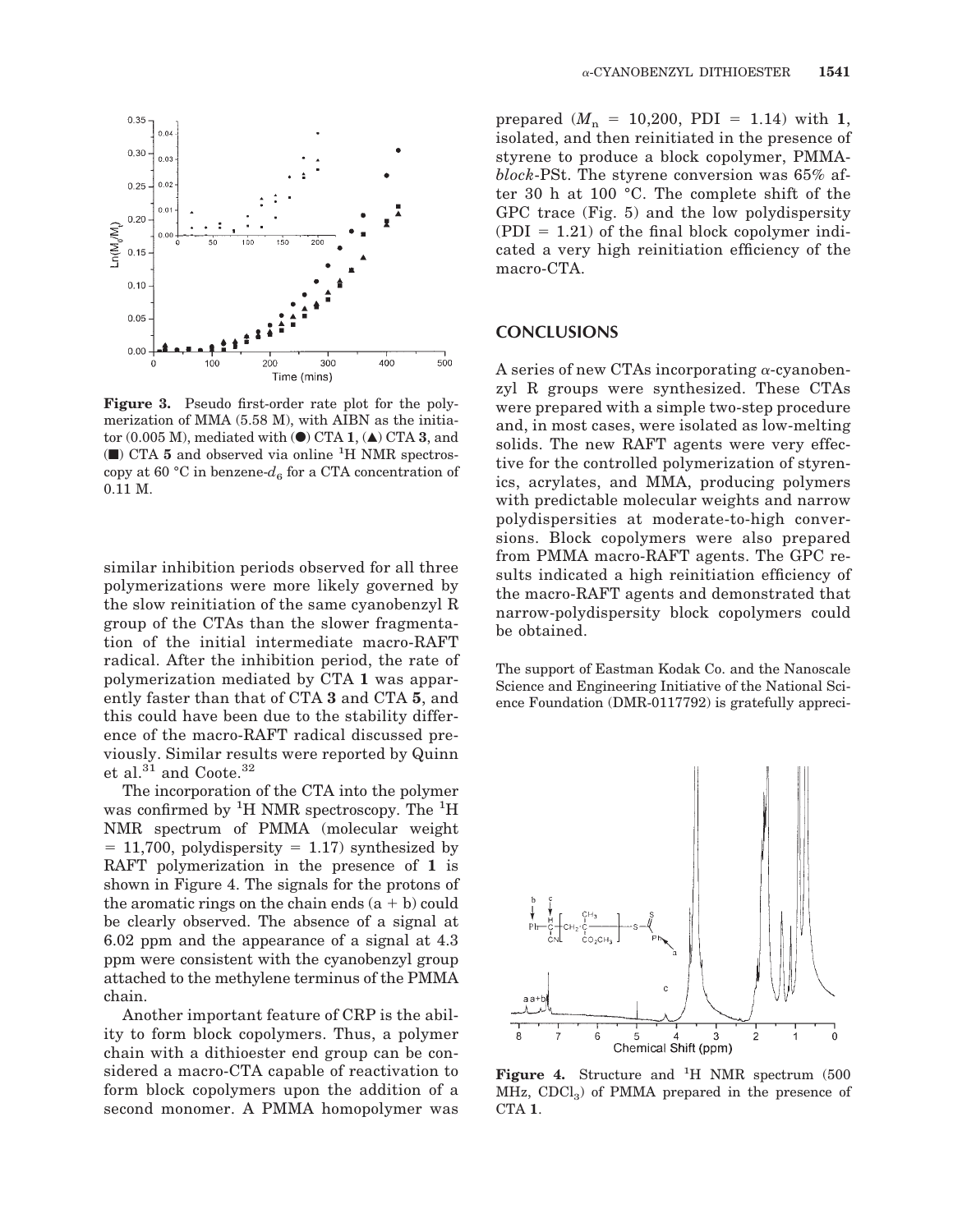

**Figure 5.** GPC traces for ( $\rightarrow$ ) PMMA-*block*-PSt ( $M_n = 42,600$ , PDI = 1.21) and (---) PMMA ( $M_n = 10,200$ , PDI = 1.14).

ated. The authors also thank Dr. R. Chen for helpful discussions.

### **REFERENCES AND NOTES**

- 1. Solomon, D. H.; Rizzardo, E.; Caciolo, P. U.S. Patent 4,581,429, 1986.
- 2. Georges, M. K.; Veregin, R. P. N.; Kazmaier, P. M.; Hamer, G. K. Macromolecules 1993, 26, 2987.
- 3. Hawker, C. J. J Am Chem Soc 1994, 116, 11185.
- 4. Hawker, C. J.; Bosman, A. W.; Harth, E. Chem Rev 2001 101, 3661.
- 5. Kato, M.; Kamigaito, M.; Sawamoto, M.; Higashimura, T. Macromolecules 1995, 28, 1721.
- 6. Wang, J.-S.; Matyjaszewski, K. J Am Chem Soc 1995. 117, 5614.
- 7. Adamy, M.; van Herk, A. M.; Destarac, M.; Monteiro, M. J. Macromolecules 1993, 36, 2293.
- 8. Le, T. P.; Moad, G.; Rizzardo, E.; Thang, S. H. PCT Int. Pat. Appl. WO 9801478, 1998.
- 9. Rizzardo, E.; Chiefari, J.; Mayadunne, R. T. A.; Moad, G.; Thang, S. H. In Controlled/Living Radical Polymerization, Progress in ATRP, NMP and RAFT; Matyjaszewski, K., Ed.; ACS Symposium

Series 768; American Chemical Society: Washington, DC, 2000; p 278.

- 10. Mayadunne, R. T. A.; Rizzardo, E.; Chiefari, J.; Chong, Y. K.; Moad, G.; Thang, S. H. Macromolecules 1999, 32, 6977.
- 11. Ladaviere, C.; Dorr, N.; Claverie, J. P. Macromolecules 2001, 34, 5370.
- 12. Smulders, W.; Gilbert, R. G.; Monteiro, M. J. Macromolecules 2003, 36, 4309.
- 13. Kanagasabapathy, S.; Sudalai, A.; Benicewicz, B. C. Macromol Rapid Commun 2001, 22, 1076.
- 14. Adamy, M.; van Herk, A. M.; Destarac, M.; Monteiro, M. J. Macromolecules 2003, 36, 2293.
- 15. Llauro, M.-F.; Loiseau, J.; Boisson, F.; Delolme, F.; Ladaviere, C.; Claverie, J. J Polym Sci Part A: Polym Chem 2004, 42, 5439.
- 16. Szablan, Z.; Toy, A. A.; Davis, T. P.; Hao, X.; Stenzel, M. H.; Barner-Kowollik, C. J Polym Sci Part A: Polym Chem 2004, 42, 2432.
- 17. Shipp, D. A.; Matyjaszewski, K. Polym Prepr 1999, 40, 450.
- 18. Eberbach, W.; Roser, J. Tetrahedron 1986, 42, 2221.
- 19. Sudalai, A.; Kanagasabapathy, S.; Benicewicz, B. C. Org Lett 2000, 2, 3213.
- 20. Kanagasabapathy, S.; Sudalai, A.; Benicewicz, B. C. Tetrahedron Lett 2001, 42, 3791.